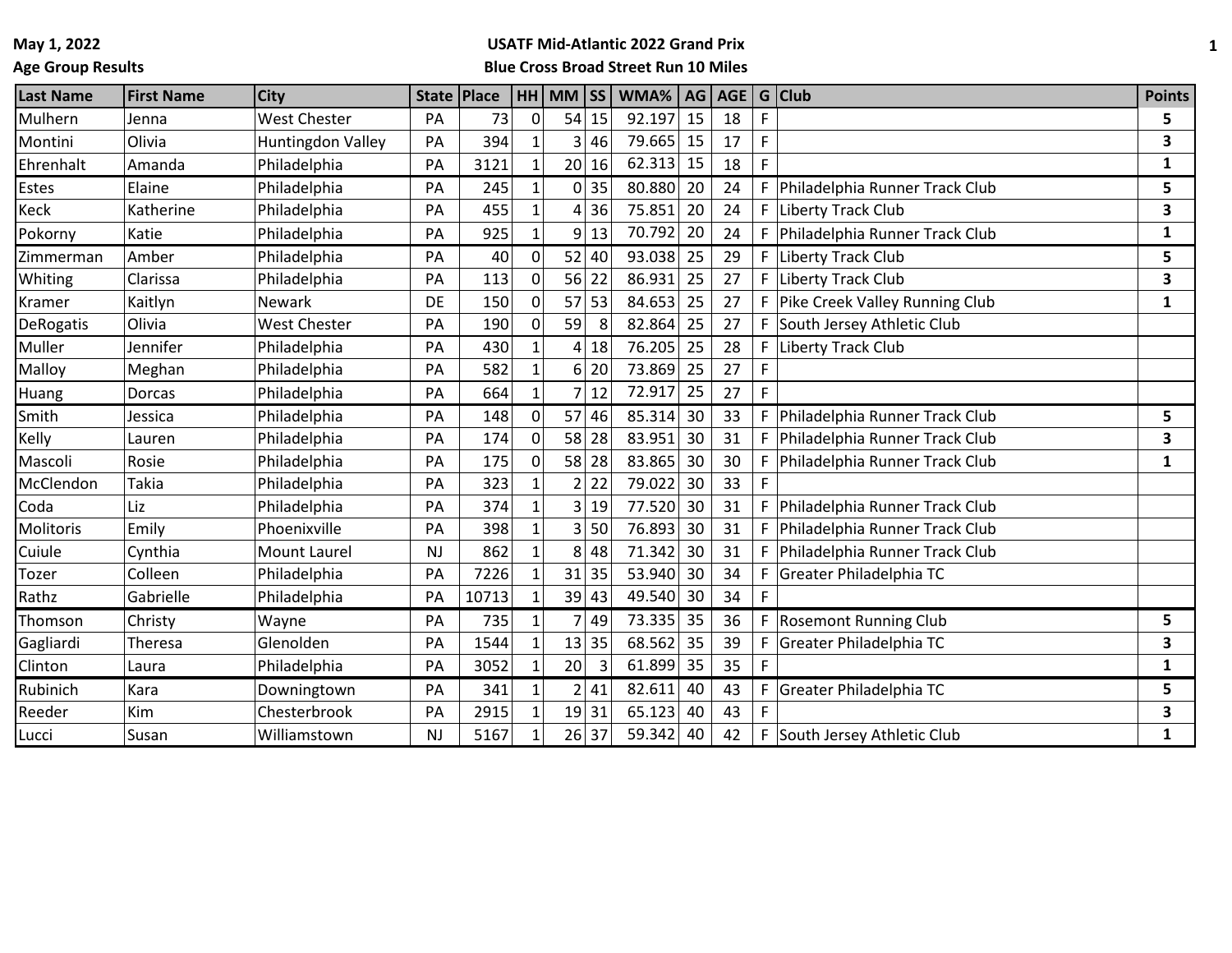## **Age Group Results**

| Girotto       | Sara            | Wynnewood             | PA        | 278   | 1              | 25<br>1                | 86.540      | 45 | 46 | F.          | Philadelphia Masters                | 5            |
|---------------|-----------------|-----------------------|-----------|-------|----------------|------------------------|-------------|----|----|-------------|-------------------------------------|--------------|
| Dunn          | Karen           | Trappe                | PA        | 303   |                | 53<br>$1\vert$         | 85.106      | 45 | 45 | F           | Greater Philadelphia TC             | 3            |
| Heppelmann    | Patricia        | Malvern               | PA        | 628   |                | 50<br>6                | 82.095      | 45 | 49 | F           | Greater Philadelphia TC             | 1            |
| McCann        | Alison          | Lincoln University    | PA        | 1081  |                | 23<br>10               | 76.273      | 45 | 47 | F.          | Pike Creek Valley Running Club      |              |
| Dietrick      | Kimberly        | Malvern               | PA        | 1279  |                | 11<br>58               | 75.382      | 45 | 48 | F           | Greater Philadelphia TC             |              |
| McElroy       | Meaghan         | Mt Laurel             | <b>NJ</b> | 3343  |                | 21<br>10               | 64.887      | 45 | 45 | F.          | <b>Pineland Striders</b>            |              |
| Monforto      | Kathleen        | <b>Laurel Springs</b> | <b>NJ</b> | 3736  |                | 28<br>22               | 63.864      | 45 | 45 | F.          | South Jersey Athletic Club          |              |
| Neubert       | Samantha        | <b>Bear</b>           | DE        | 18988 |                | 34<br>14               | 40.315      | 45 | 48 | F           | Pike Creek Valley Running Club      |              |
| Adderley      | Delicia         | Philadelphia          | PA        | 20217 | $\overline{2}$ | 56<br>41               | 33.152      | 45 | 47 | $\mathsf F$ |                                     |              |
| Dean          | Abby            | Wilmington            | DE        | 285   |                | 33<br>$\mathbf{1}$     | 90.171      | 50 | 50 | F.          | Greater Philadelphia TC             | 5            |
| Hodge         | <b>Brenda</b>   | Lancaster             | PA        | 1160  |                | $\overline{3}$<br>11   | 78.114      | 50 | 50 | F.          | <b>F</b> and M Track Club           | 3            |
| McHugh        | Siobhan         | Line Lexington        | PA        | 1288  |                | 12<br>$\mathbf{1}$     | 77.065      | 50 | 50 | F           | <b>Greater Philadelphia TC</b>      | $\mathbf{1}$ |
| Loconti       |                 |                       |           |       |                |                        |             |    |    |             |                                     |              |
| (Sicora)      | Andrea          | Downingtown           | PA        | 1374  |                | 12<br>33               | 76.499      | 50 | 50 |             | F Pike Creek Valley Running Club    |              |
| McMillan      | Denise          | Columbia              | PA        | 1420  |                | 12<br>45               | 76.289      | 50 | 50 | F.          | F and M Track Club                  |              |
| Corona        | Kimberly        | Marlton               | <b>NJ</b> | 6586  |                | 29<br>59               | 64.679      | 50 | 54 | F.          | <b>Pineland Striders</b>            |              |
| Crouthamel    | Jennifer        | Marlton               | <b>NJ</b> | 12510 |                | 44<br>$6 \overline{6}$ | 53.939      | 50 | 51 | F           | <b>Pineland Striders</b>            |              |
| Puckerin      | Christal Yvonne | Philadelphia          | PA        | 14769 |                | 50<br>55               | 50.624      | 50 | 51 |             |                                     |              |
| <b>Breen</b>  | Diana           | Philadelphia          | PA        | 15036 |                | 53<br>51               | 50.186      | 50 | 51 | F           | Philadelphia Masters                |              |
| Orchard       | Nicole          | Clementon             | <b>NJ</b> | 15822 |                | 48<br>54               | $50.073$ 50 |    | 53 | F.          | <b>Pineland Striders</b>            |              |
| Pangburn      | Julie           | Downingtown           | PA        | 1144  |                | 10 57                  | 85.130      | 55 | 57 | F.          | Greater Philadelphia TC             | 5            |
| <b>Briggs</b> | Maretta         | Marlton               | <b>NJ</b> | 3579  |                | 21<br>58               | 73.688      | 55 | 57 | F.          | <b>Pineland Striders</b>            | 3            |
| Pasquella     | Linda           | Franklinville         | <b>NJ</b> | 3294  |                | 20<br>59               | 72.752      | 55 | 55 | F           | <b>Pineland Striders</b>            | $\mathbf{1}$ |
| Ruddock       | Heather         | Philadelphia          | PA        | 16298 |                | 56<br>47               | 50.450      | 55 | 55 | F           |                                     |              |
| Kelnock       | Linda           | <b>West Chester</b>   | PA        | 18233 |                | 35<br>7                | 46.179      | 55 | 55 | F           | Philadelphia Masters                |              |
| McGrier       | Dawn            | Swedesboro            | <b>NJ</b> | 19477 |                | 21<br>14               | 41.716      | 55 | 55 | F           | Moorestown Distance Running Project |              |
| Getchell      | Michelle        | Morton                | PA        | 20315 |                | 48<br>29               | 34.969      | 55 | 55 | F           |                                     |              |
| Siegel        | Lauren          | <b>Elkins Park</b>    | PA        | 3425  |                | 21<br>29               | 79.096      | 60 | 62 | F.          | Philadelphia Masters                | 5            |
| Giampietro    | Carol           | <b>Garnet Valley</b>  | PA        | 5785  |                | 5<br>28                | 74.191      | 60 | 63 | F           | Pike Creek Valley Running Club      | 3            |
| <b>Baisch</b> | Diane           | Philadelphia          | PA        | 5457  |                | 27<br>20               | 72.824      | 60 | 61 |             |                                     | 1            |
| Ruberti       | Donna           | Clayton               | <b>NJ</b> | 19610 |                | 23<br>39               | 45.493      | 60 | 63 | F           | South Jersey Athletic Club          |              |
| Miller        | Angela          | Philadelphia          | PA        | 20323 | $\overline{2}$ | 48<br>42               | 37.206 60   |    | 60 | F           |                                     |              |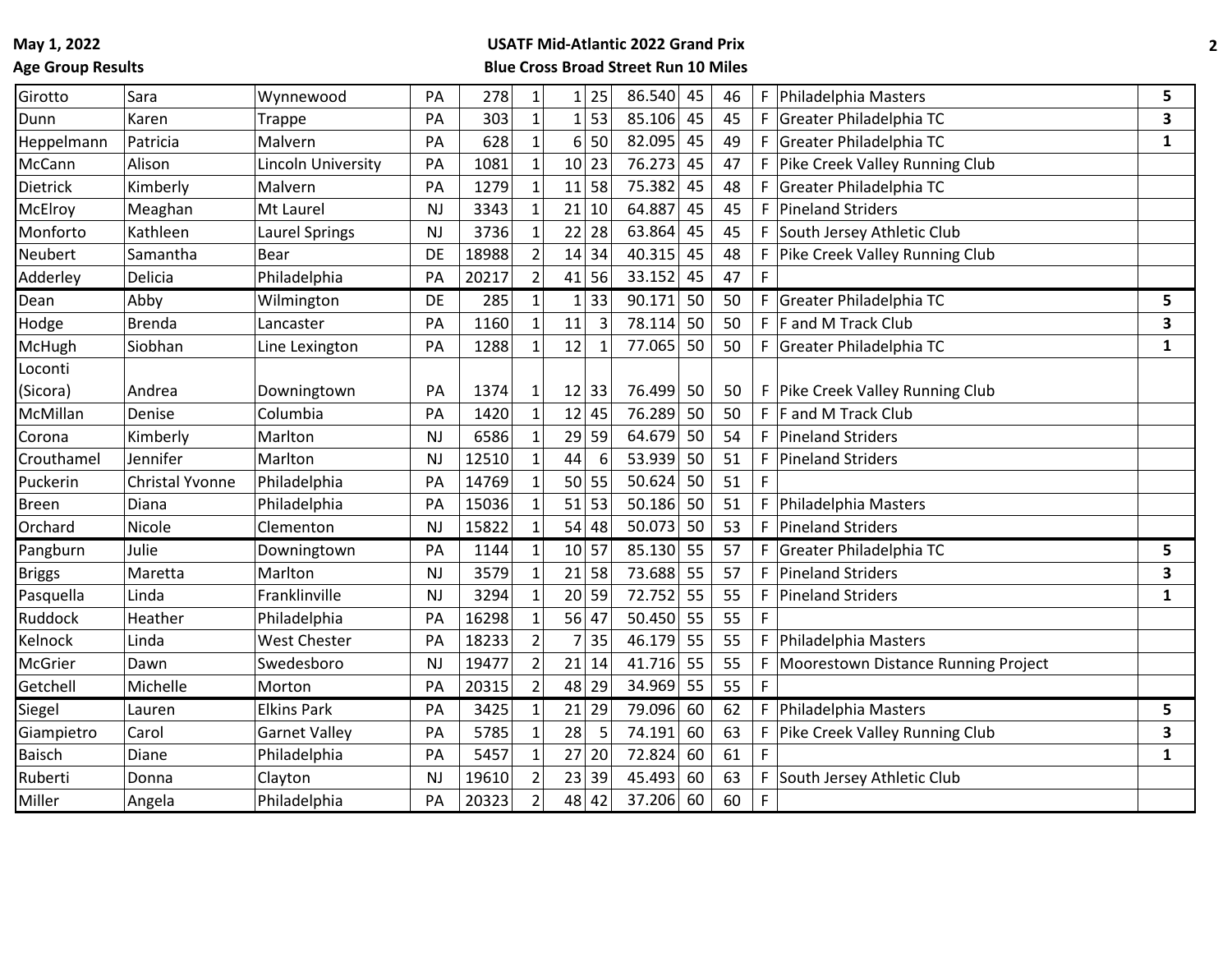# **Age Group Results**

| Gurka          | Mary Ann | Berlin        | <b>NJ</b> | 8005  | 33   | 23 <sup>1</sup> | 76.209 65   |    | 69 |    | <b>F</b> Pineland Striders |  |
|----------------|----------|---------------|-----------|-------|------|-----------------|-------------|----|----|----|----------------------------|--|
| <b>Wolf</b>    | Ann      | Marlton       | <b>NJ</b> | 9328  | 36 l | 29              | $69.615$ 65 |    | 65 | E. | <b>Pineland Striders</b>   |  |
| <b>Hill</b>    | Shelley  | West Deptford | <b>NJ</b> | 1290  | 41   |                 | 67.381      | 65 | 66 |    | <b>Pineland Striders</b>   |  |
| <b>Brynko</b>  | Barbara  | Marlton       | <b>NJ</b> | 15826 | 54 l | 48              | 61.077      | 65 | 68 | c. | <b>Pineland Striders</b>   |  |
| Hampton        | Joy      | Mullica hill  | <b>NJ</b> | 14249 | 49   |                 | 71.649      | 75 | 75 |    |                            |  |
| <b> Folzer</b> | Sandra   | Philadelphia  | PA        | 12232 | 43   | 26              | 87.850      | 80 | 82 |    | F Greater Philadelphia TC  |  |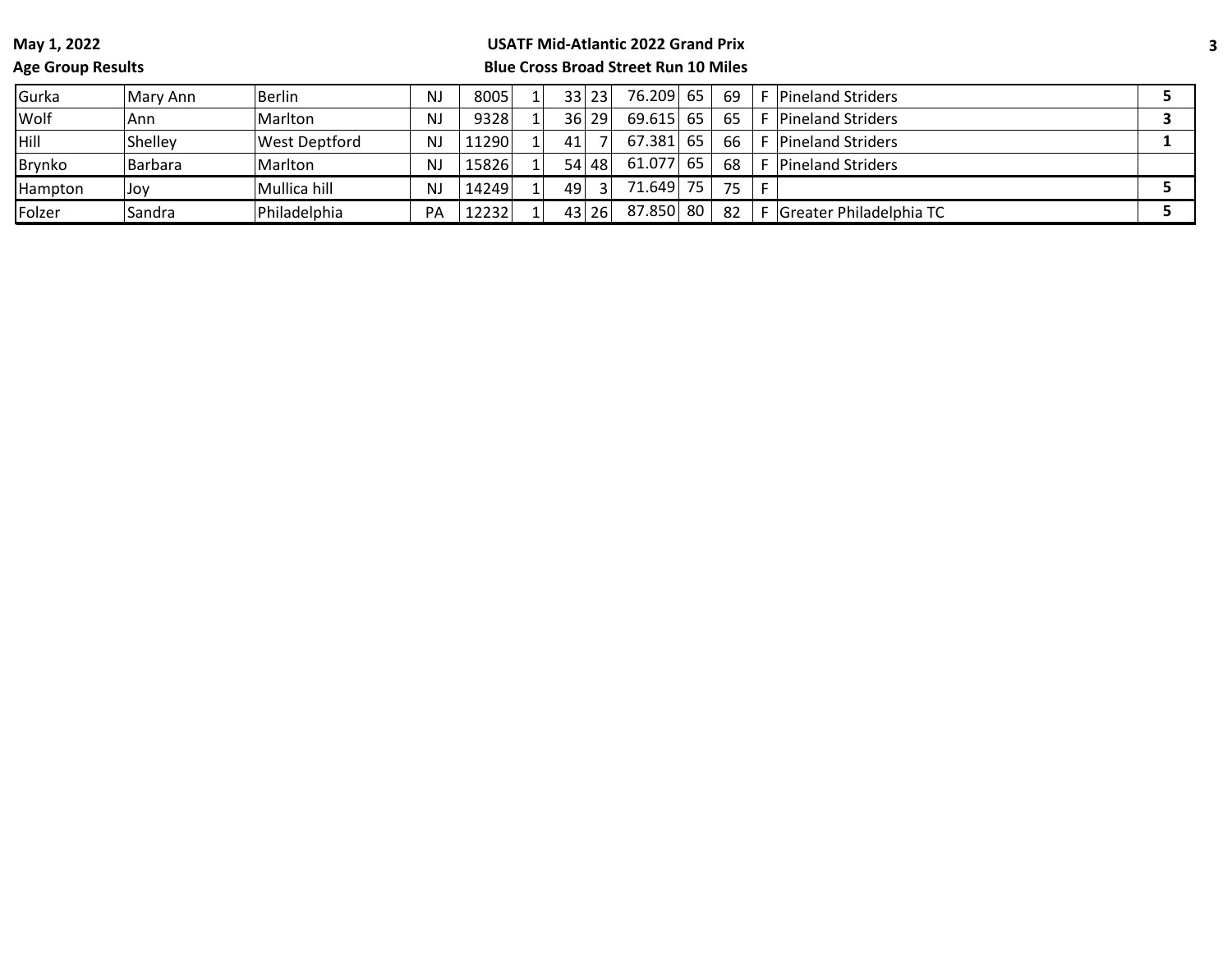**Age Group Results**

| <b>Last Name</b> | <b>First Name</b> | <b>City</b>         | <b>State</b> | <b>Place</b> |                | $HH$ MM $ SS $ |                | WMA%      | AG |    |   | $AGE$ G Club                          | <b>Points</b> |
|------------------|-------------------|---------------------|--------------|--------------|----------------|----------------|----------------|-----------|----|----|---|---------------------------------------|---------------|
| Herczfeld        | Sebastian         | Philadelphia        | PA           | 5278         |                |                | 26 53          | 57.913    |    | 11 | M |                                       |               |
| Hermann          | Ethan             | Philadelphia        | PA           | 22           | 0              |                | 50 56          | 85.897    | 20 | 22 |   | M Philadelphia Runner Track Club      | 5             |
| Walkush          | Declan            | Philadelphia        | PA           | 30           |                |                | 51 50          | 84.405    | 20 | 22 |   | M Philadelphia Runner Track Club      | 3             |
| Konhaus          | Merrick           | Philadelphia        | PA           | 44           | 0              | 52             | 50             | 82.808    | 20 | 22 |   | M Philadelphia Runner Track Club      | 1             |
| Pitone           | Ernie             | Springfield         | PA           | 6            | $\overline{0}$ | 48             | 5              | 90.988    | 25 | 26 | M |                                       | 5             |
| Choi             | David             | Philadelphia        | PA           | 47           | 0              | 52             | 53             | 82.729    | 25 | 27 |   | M Philadelphia Runner Track Club      | 3             |
| Matthews         | John              | Lancaster           | PA           | 72           | 0              | 54             | 14             | 80.670    | 25 | 27 |   | $M$ F and M Track Club                | 1             |
| Judge            | Richard           | Phoenixville        | PA           | 339          |                | $\overline{2}$ | 40             | 69.814    | 25 | 28 | M |                                       |               |
| Nykanen          | Zach              | Royersford          | PA           | 722          | 1              | 7              | 40             | 64.655    | 25 | 27 | M |                                       |               |
| Petty            | Joseph            | Glenside            | PA           | 1042         |                | 10             | 8              | 62.381    | 25 | 26 | M |                                       |               |
| Mateer           | Christopher       | Philadelphia        | PA           | 57           | $\Omega$       | 53             | 15             | 82.160    | 30 | 31 |   | M Philadelphia Runner Track Club      | 5             |
| Petraco          | <b>Brian</b>      | Lititz              | PA           | 77           | O              | 54             | 25             | 80.551    | 30 | 33 |   | $M \mid F$ and M Track Club           | 3             |
| Nieto            | Benjamin          | Philadelphia        | PA           | 81           |                | 54             | 52             | 80.043    | 30 | 34 |   | M Philadelphia Runner Track Club      | 1             |
| Moore            | Adam              | Wrightsville        | PA           | 87           |                | 55             |                | 79.679    | 30 | 34 |   | M F and M Track Club                  |               |
| Thomas           | Tom               | Philadelphia        | PA           | 105          |                | 55             | 56             | 78.248    | 30 | 32 |   | M Philadelphia Runner Track Club      |               |
| Matula           | Jeremy            | Lancaster           | PA           | 115          | 0              | 56             | 27             | 77.797    | 30 | 34 |   | $M$ F and M Track Club                |               |
| Hoffman          | John              | Abington            | PA           | 322          |                | 2              | 22             | 70.417    | 30 | 34 |   | M Philadelphia Runner Track Club      |               |
| Walsh            | Patrick           | Shamong             | <b>NJ</b>    | 381          |                | 3              | 32             | 68.993    | 30 | 33 |   | M Pineland Striders                   |               |
| Foley            | Andrew            | Lancaster           | PA           | 1362         |                | 12             | 28             | 60.373    | 30 | 31 |   | M F and M Track Club                  |               |
| Thomas           | Donald            | Chester             | PA           | 18366        |                | 8              | 24             | 34.138    | 30 | 33 | M |                                       |               |
| Reitinger        | Eric              | <b>Mount Laurel</b> | <b>NJ</b>    | 53           | 0              | 53             | $\overline{4}$ | 84.108    | 35 | 38 |   | M Moorestown Distance Running Project | 5             |
| Kampf            | Seth              | Collegeville        | PA           | 67           |                | 53             | 42             | 82.682    | 35 | 37 |   | M Philadelphia Runner Track Club      | 3             |
| Swierzbinski     | Anthony           | Wilmington          | DE           | 84           |                | 54             | 57             | 80.467    | 35 | 36 |   | M Pike Creek Valley Running Club      | 1             |
| Wells            | Matthew           | Havertown           | PA           | 211          |                | 59             | 34             | 74.930    | 35 | 38 | M |                                       |               |
| Vasko            | Jack              | Wallingford         | PA           | 515          |                | 5              | 33             | 68.523    | 35 | 39 | M |                                       |               |
| Moffitt          | Adam              | Philadelphia        | PA           | 444          |                | 4              | 25             | 68.383    | 35 | 35 |   | M Philadelphia Runner Track Club      |               |
| Vannais          | Rory              | Marlton             | <b>NJ</b>    | 553          |                | 6              | $\mathbf{1}$   | 66.726    | 35 | 35 |   | M Pineland Striders                   |               |
| Miles            | Lerov             | Philadelphia        | PA           | 6621         |                | 30             | 3              | 49.565 35 |    | 38 | M |                                       |               |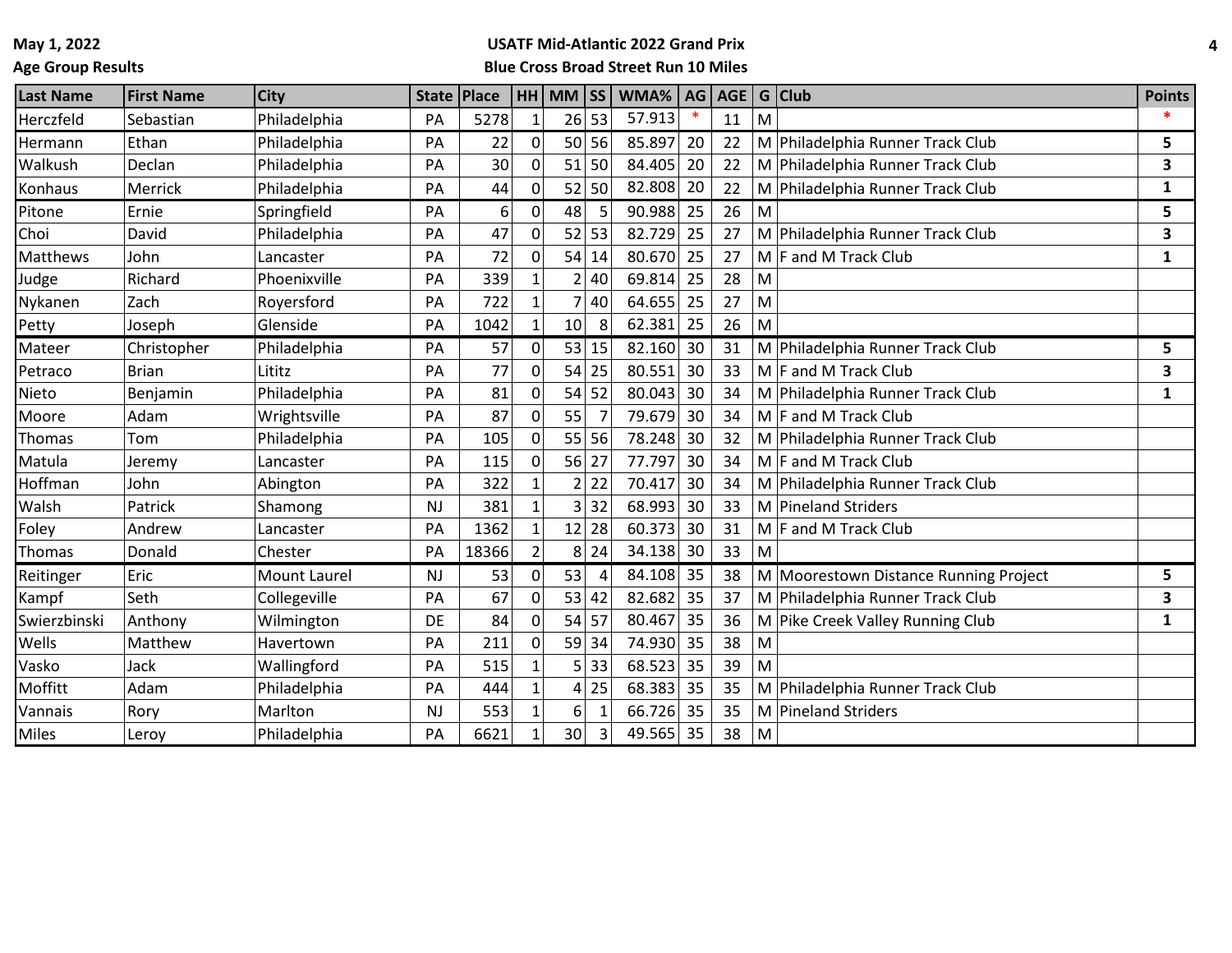## **Age Group Results**

| <b>Butler</b>   | <b>Brock</b> | <b>West Chester</b>      | PA        | 69    | 0            | 54              | $\overline{2}$ | 86.428 | 40 | 44 |   | M Greater Philadelphia TC             | 5            |
|-----------------|--------------|--------------------------|-----------|-------|--------------|-----------------|----------------|--------|----|----|---|---------------------------------------|--------------|
| DiGennaro       | Mike         | Wilmington               | DE        | 80    | 0            | 54              | 49             | 84.494 | 40 | 43 |   | M Pike Creek Valley Running Club      | 3            |
| <b>MuQaribu</b> | Mudhillun    | <b>Clifton Heights</b>   | PA        | 89    | $\Omega$     | 55              | 10             | 83.263 | 40 | 42 |   | M Philadelphia Runner Track Club      | $\mathbf{1}$ |
| Gagliardi       | John         | <b>West Chester</b>      | PA        | 101   | 0            | 55              | 46             | 82.367 | 40 | 42 |   | M Greater Philadelphia TC             |              |
| <b>Becker</b>   | John         | Berwyn                   | PA        | 116   | 0            | 56 30           |                | 81.976 | 40 | 43 |   | M Greater Philadelphia TC             |              |
| David           | Adam         | Cherry Hill              | <b>NJ</b> | 214   | $\Omega$     | 59 35           |                | 76.476 | 40 | 41 | M |                                       |              |
| Ngo             | Linh         | Malvern                  | PA        | 19329 |              | 18 56           |                | 32.546 | 40 | 40 | M |                                       |              |
| Elliott         | Thomas       | Cinnaminson              | <b>NJ</b> | 212   | $\Omega$     | 59 34           |                | 81.757 | 45 | 49 |   | M Moorestown Distance Running Project | 5.           |
| McMillan        | Jay          | Columbia                 | PA        | 229   | 0            | 59 50           |                | 81.393 | 45 | 49 |   | M F and M Track Club                  | 3            |
| Cummins         | Seamus       | Huntingdon Valley        | PA        | 493   | 1            | 5               | 16             | 74.617 | 45 | 49 |   | M Greater Philadelphia TC             | $\mathbf{1}$ |
| <b>Britton</b>  | Christopher  | Penns Grove              | <b>NJ</b> | 637   | 1            | 61              | 56             | 72.136 | 45 | 48 |   | M South Jersey Athletic Club          |              |
| Goldblum        | Ryan         | Lansdale                 | PA        | 612   | $1\vert$     | 61              | 38             | 70.660 | 45 | 45 |   | M Ambler Area Running Club            |              |
| Gilligan        | Sean         | Middletown               | DE        | 881   | 1            | 8               | 59             | 69.993 | 45 | 48 |   | M Pike Creek Valley Running Club      |              |
| Shilling        | Adam         | Wilmington               | DE        | 948   | 1            | 9 <sup> </sup>  | 22             | 69.606 | 45 | 48 |   | M Pike Creek Valley Running Club      |              |
| Witzig          | Jack         | Merchantville            | <b>NJ</b> | 846   |              | 8               | 40             | 68.568 | 45 | 45 |   | M South Jersey Athletic Club          |              |
| David           | Benjamin     | Mt Laurel                | <b>NJ</b> | 1065  | 1            | 10 17           |                | 66.991 | 45 | 45 | M |                                       |              |
| Tamburello      | Anthony      | Glassboro                | <b>NJ</b> | 1939  |              | 15              | 37             | 63.302 | 45 | 47 |   | M South Jersey Athletic Club          |              |
| Kimmel          | Michael      | Wayne                    | PA        | 3059  | $\mathbf{1}$ | 20              | $\overline{4}$ | 60.824 | 45 | 49 | M | Downingtown Running Club              |              |
| Waller          | Reginald     | Phoenixville             | PA        | 5398  |              | 27              | 11             | 55.381 | 45 | 48 | M |                                       |              |
| Zesinger        | Greg         | Huntingdon Valley        | PA        | 11628 |              | 41 55           |                | 46.966 | 45 | 47 | M |                                       |              |
| Harte           | Tim          | Coatesville              | PA        | 112   | $\Omega$     | 56 21           |                | 90.269 | 50 | 54 |   | M Greater Philadelphia TC             | 5            |
| Montini         | Paul         | <b>Huntingdon Valley</b> | PA        | 363   |              | $\mathsf{3}$    | 8              | 80.570 | 50 | 54 |   | M Greater Philadelphia TC             | 3            |
| Dechnik         | Michael      | Skippack                 | PA        | 627   |              | $6\vert$        | 49             | 75.455 | 50 | 53 |   | M Greater Philadelphia TC             | 1            |
| Cutrona         | Matthew      | Wilmington               | DE        | 540   |              | $\mathsf{s}$    | 51             | 75.221 | 50 | 51 |   | M Greater Philadelphia TC             |              |
| Janis           | Mike         | Newark                   | DE        | 647   |              | $\overline{7}$  | 4              | 75.174 | 50 | 53 |   | M Pike Creek Valley Running Club      |              |
| Gross           | Michael      | Holland                  | PA        | 2970  |              | 19 43           |                | 63.809 | 50 | 54 |   | M Greater Philadelphia TC             |              |
| Law             | Bob          | Mantua                   | <b>NJ</b> | 3120  |              | 20 <sup>2</sup> | 16             | 62.811 | 50 | 53 |   | M Pineland Striders                   |              |
| Booth           | Matt         | Lansdowne                | PA        | 3690  |              | 22 19           |                | 59.648 | 50 | 50 |   | M TNT International Racing Club       |              |
| Johnson         | Jemal        | Phila                    | PA        | 5995  | 1            | 28 37           |                | 56.385 | 50 | 52 | M |                                       |              |
| Lockhead        | Sean         | Richboro                 | PA        | 18158 |              | $\overline{7}$  | $\mathbf{1}$   | 40.047 | 50 | 54 |   | M Philadelphia Masters                |              |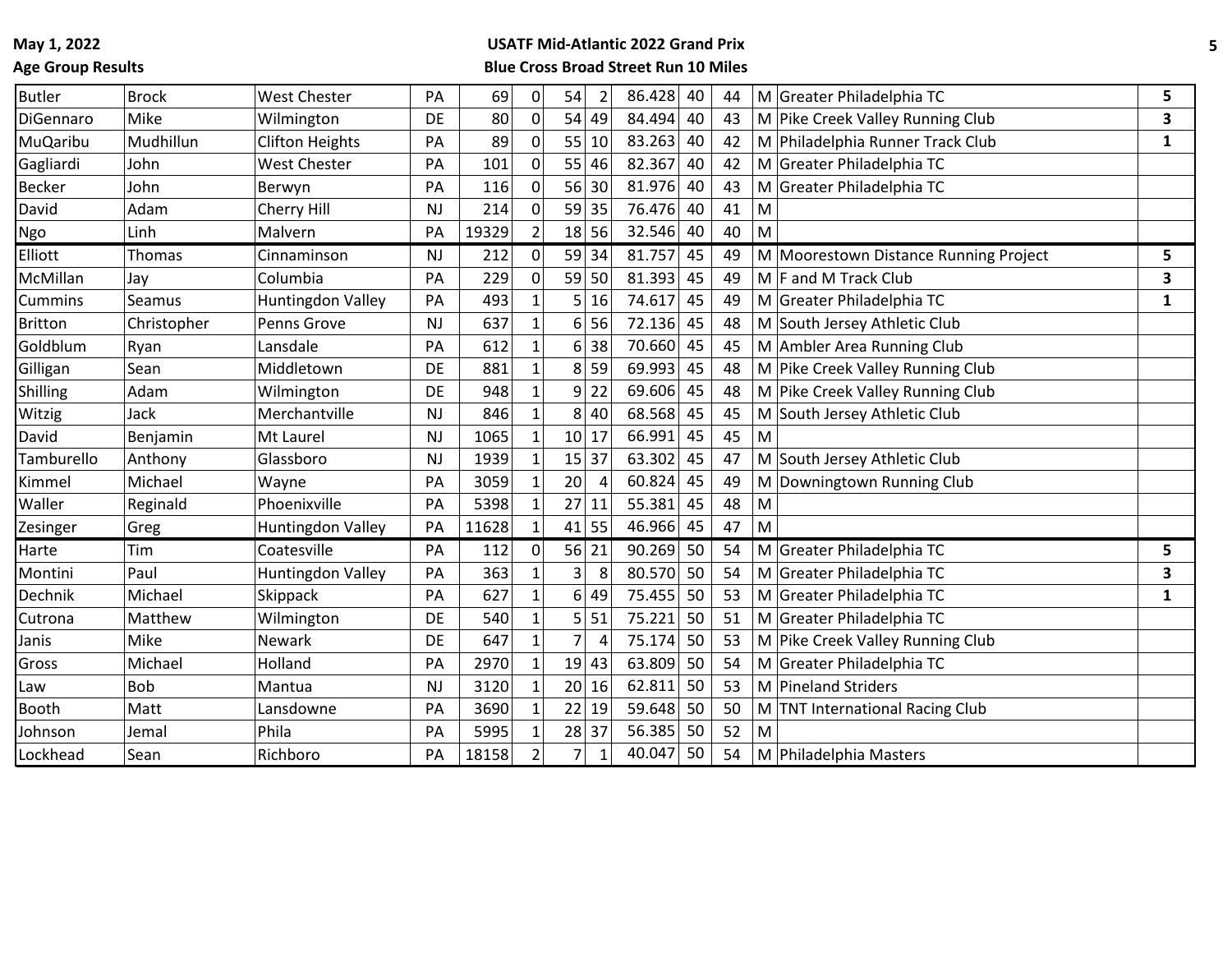## **Age Group Results**

| Hranilovich   | Stephen      | Phoenixville        | PA        | 488   | $\mathbf{1}$ | 5               | 9              | 80.967 | 55 | 58 | M Philadelphia Masters                       | 5            |
|---------------|--------------|---------------------|-----------|-------|--------------|-----------------|----------------|--------|----|----|----------------------------------------------|--------------|
| Armstrong     | Scott        | Pottstown           | PA        | 711   |              | 7               | 34             | 78.786 | 55 | 59 | M<br>Greater Philadelphia TC                 | 3            |
| Forde         | Kevin        | Philadelphia        | PA        | 715   |              | 7               | 35             | 78.052 | 55 | 58 | M                                            | $\mathbf{1}$ |
| Drummond      | Tom          | Flourtown           | PA        | 535   |              | 5               | 47             | 78.009 | 55 | 55 | M<br>Philadelphia Runner Track Club          |              |
| Pawlak        | Robert       | Landenberg          | PA        | 1069  |              | 10 <sup>1</sup> | 19             | 75.018 | 55 | 58 | M Pike Creek Valley Running Club             |              |
| Padien        | Paul         | Media               | PA        | 2838  |              | 19              | 13             | 65.979 | 55 | 57 | M Philadelphia Masters                       |              |
| Howard        | Sergio       | New Castle          | DE        | 6957  |              | 30 <sup>2</sup> | 54             | 56.454 | 55 | 55 | M                                            |              |
| McGrier       | Eric         | Swedesboro          | <b>NJ</b> | 19695 |              |                 | 25 33          | 35.578 | 55 | 56 | M Moorestown Distance Running Project        |              |
| Cauller       | Gregory      | York                | PA        | 702   | $\mathbf{1}$ | 7               | 31             | 81.140 | 60 | 62 | M Pike Creek Valley Running Club             | 5            |
| Painter       | Jeffrey      | Swarthmore          | PA        | 849   |              | 8               | 42             | 80.519 | 60 | 63 | M Pike Creek Valley Running Club             | 3            |
| Wiechecki     | David        | Wilmington          | DE        | 732   |              | 7               | 47             | 79.272 | 60 | 60 | M Pike Creek Valley Running Club             | $\mathbf{1}$ |
| <b>Bodary</b> | Michael      | Downingtown         | PA        | 1212  |              | 11              | 31             | 75.856 | 60 | 61 | M Greater Philadelphia TC                    |              |
| Harbison      | Sean         | Philadelphia        | PA        | 1390  |              | 12              | 37             | 74.707 | 60 | 61 | M Greater Philadelphia TC                    |              |
| Kapner        | Kenneth      | Havertown           | PA        | 1809  |              | 15              |                | 73.739 | 60 | 63 | M Greater Philadelphia TC                    |              |
| Fillippo      | <b>Brian</b> | Phoenixville        | PA        | 2056  |              | 16              |                | 71.973 | 60 | 62 | M Downingtown Running Club                   |              |
| Hesketh       | Robert       | Sicklerville        | <b>NJ</b> | 2482  |              | 17              | 58             | 69.581 | 60 | 61 | M South Jersey Athletic Club                 |              |
| Racette       | Paul         | Oreland             | PA        | 5845  |              | 28              | 14             | 62.694 | 60 | 63 | M Ambler Area Running Club                   |              |
| Tempro        | Chris        | Allentown           | PA        | 6278  |              | 29              | 14             | 61.991 | 60 | 63 | M Philadelphia Masters                       |              |
| <b>King</b>   | Steven       | Lansdale            | PA        | 6506  |              | 29              | 45             | 61.040 | 60 | 62 | M                                            |              |
| Roth          | Robert       | <b>Berlin</b>       | <b>NJ</b> | 7778  |              | 32              | 54             | 60.118 | 60 | 64 | M<br><b>Pineland Striders</b>                |              |
| Estrada       | Alex         | <b>Mount Laurel</b> | <b>NJ</b> | 6404  |              | 29              | 31             | 60.026 | 60 | 60 | M Pineland Striders                          |              |
| Conway        | Bill         | Downingtown         | PA        | 15544 |              |                 | 53 41          | 47.720 | 60 | 61 | M Born to Run Inc                            |              |
| Reynolds      | Robert       | Wyndmoor            | PA        | 592   |              | $6 \mid$        | 26             | 84.897 | 65 | 65 | M Greater Philadelphia TC                    | 5            |
| Mason         | Robert       | Wilmington          | DE        | 900   |              | 9               | $\overline{4}$ | 83.325 | 65 | 67 | M Pike Creek Valley Running Club             | 3            |
| <b>Boland</b> | Robert       | Warrington          | PA        | 1025  |              | 9               | 57             | 81.439 | 65 | 66 | M Greater Philadelphia TC                    | 1            |
| Reilly        | Philip       | Philadelphia        | PA        | 1864  |              | 15              | 17             | 74.917 | 65 | 65 | M Greater Philadelphia TC                    |              |
| Pellechio     | Thomas       | Doylestown          | PA        | 3374  |              | 21              | 17             | 70.084 | 65 | 66 | M Philadelphia Masters                       |              |
| Wirs          | Hon. Peter   | Philadelphia        | PA        | 12929 |              | 45              | 11             | 54.714 | 65 | 67 | M Philadelphia Masters                       |              |
| Clavelli      | Michael      | Philadelphia        | PA        | 20472 |              | 41              | 20             | 25.482 | 65 | 65 | M NorthEast RoadRunners Club of Philadelphia |              |